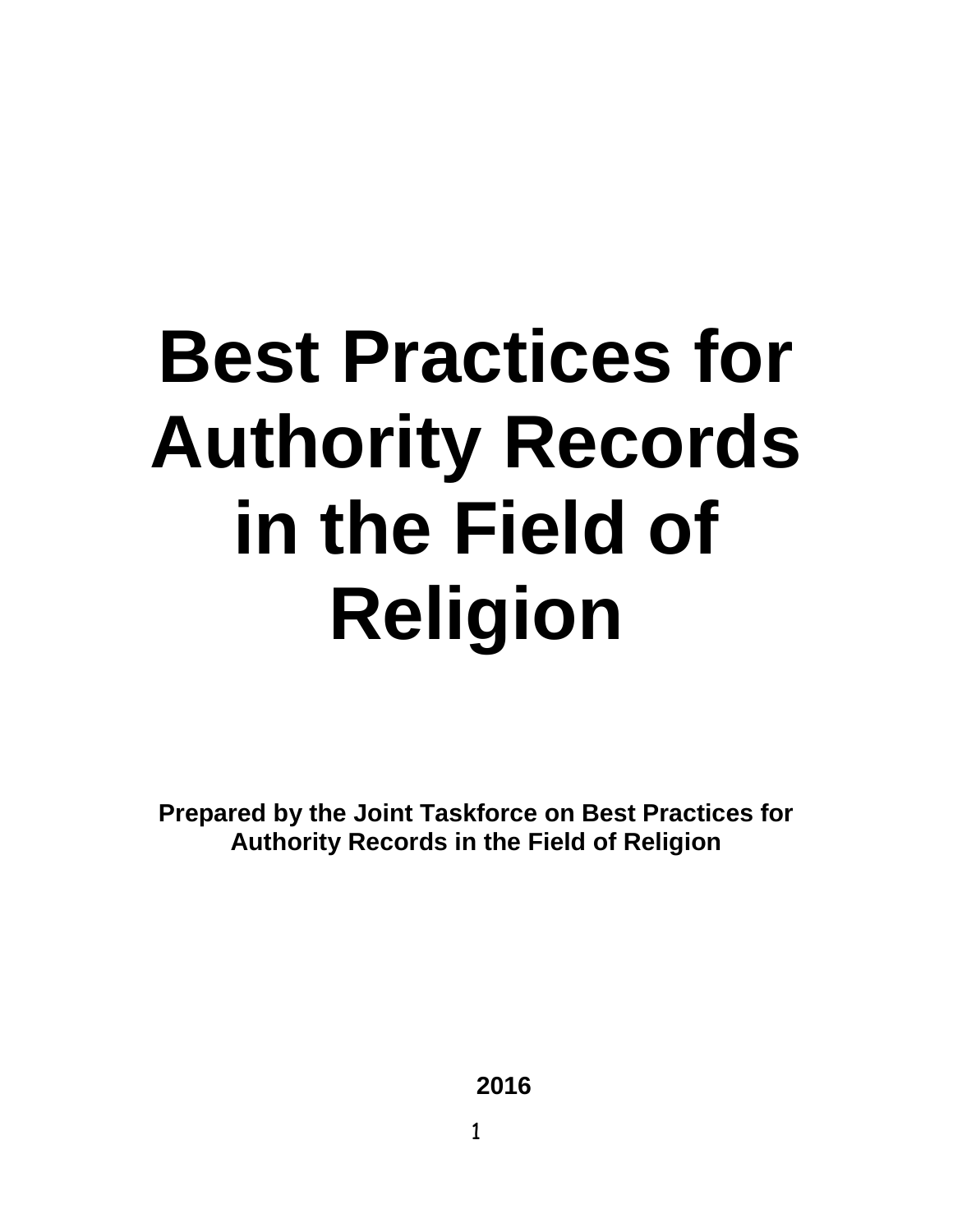# **Preface:**

At the 2013 Annual Conference of the American Theological Library Association (ATLA), the Technical Services Interest Group (TSIG), at its business meeting, authorized the formation of a Best Practices Taskforce for Religion to draft a best pactices document which would provide guidance to catalogers preparing authority records for entities in the field of religion. The Taskforce was requested to solicit members from the Catholic Library Association (CLA), the Association of Christian Librarians (ACL) and the Association of Jewish Libraries (AJL). Representatives from CLA and ACL have been added to the Taskforce.

At the 2014 ATLA annual Conference, TSIG further authorized the Best Practices Taskforce to prepare a Thesaurus of Religious Occupational Terms, to accompany this guide and be of use in the 374 field.

Taskforce Members:

Michael Bradford (ATLA) Armin Siedlecki (ATLA) Kurt Bodling (CLA) Thomas Duszak (CLA) Robert Kusmer (CLA) Lori Thornton (ACL) Judy Knop (ATLA), Chair

# **Contents:**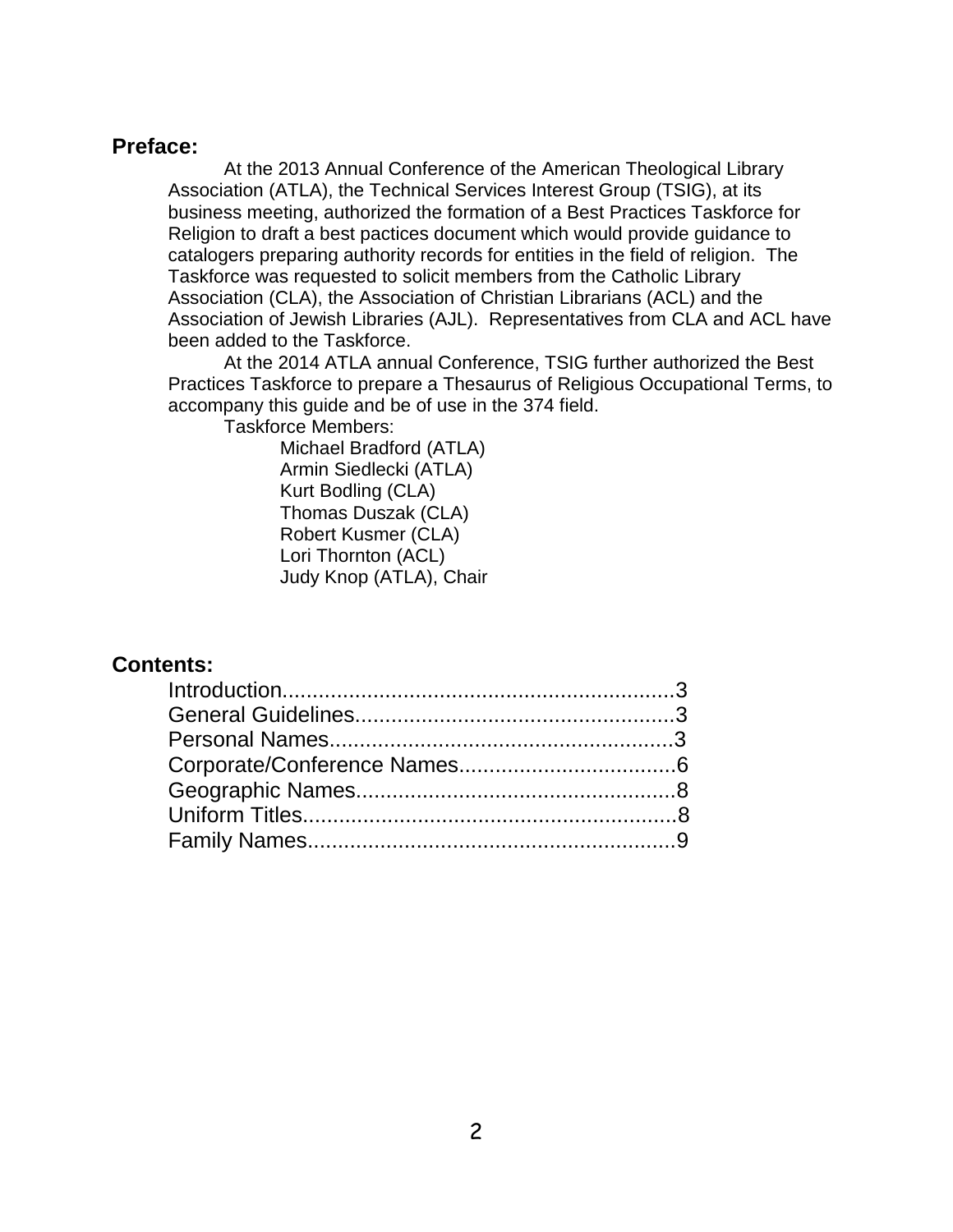# **Introduction:**

The purpose of this guide is to provide catalogers preparing authority records in the field of religion with suggested best practices relating to the optional fields in authority records. The goal of these suggestions is to bring some consistency and uniformity to the creation of new authority records and the upgrading to RDA of older records. These guidelines do not take the place of cataloger's judgment in the creation and updating of records, but simply provide guidance in choosing whether or not to include particular information in a formal area. These guidelines also are not intended to replace PCC best practice guidelines, and should be disregarded if the PCC has issued a best practice which conflicts.

# **General Guidelines**

Provide all verifiable data deemed significant to:

Disambiguate the name Serve future research needs

Consider future researchers searching on data in several fields at the same time when deciding what information to provide and how to provide it. Ex.: Searching for female teachers of Reformation history could be done by combining a search of the 372, 373, 374 and 375 fields. No one field has to indicate all of these characteristics by itself.

Justify all data by use of the 670 field or the \$v, \$u conventions.

# **Personal Names**

## **046 (Coded Dates):**

Always provide dates whenever known, including month and day, if available. Enter the information even if it is not present in the Authorized Access Point for the person. If birth and death dates are not known, include activity dates for pre-twentieth century persons. Always provide if used in the 1XX. Use edtf format except for centuries. Justify all elements in the 670 field.

## **368 (Other Attributes)**:

**\$c:** Note such attributes as veteran status, etc., if considered significant. Use established terms if possible. Provide other terms, such as Spirit, Saint.

**\$d**: Routinely provide rank or title, such as Professor, Reverend, Doctor, etc., appearing with the name on title pages or reference sources (record exactly as found). Include academic degrees, religious order affiliation, etc., appearing with the name, also in \$d. Do not record profession or occupation in \$d, prefer field 374.

Justify all elements in the 670 field.

## **370 (Associated Place):**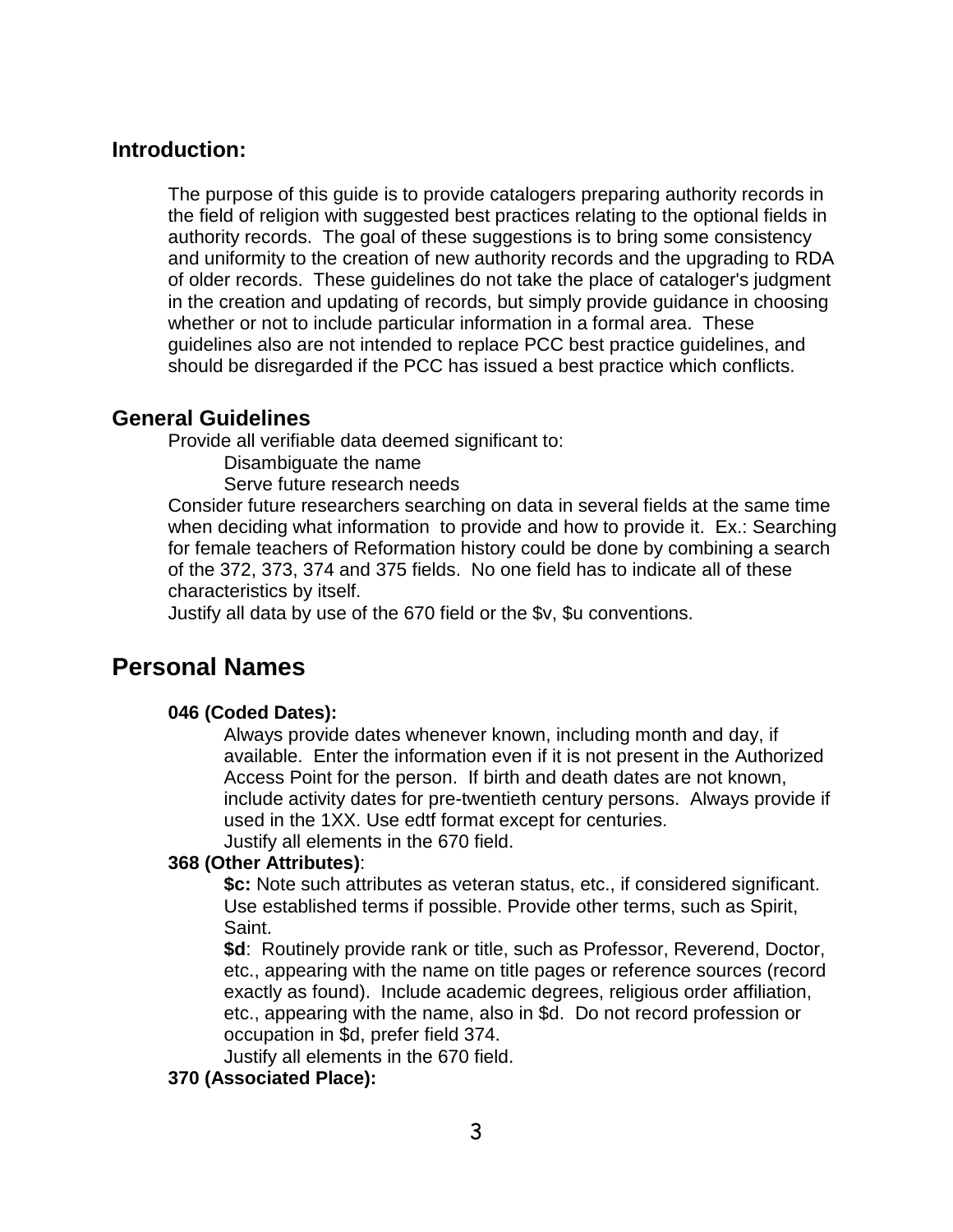Provide place of birth and/or death if readily available. Provide place of residence, associated countries, and other significant places in the person's life, if available. No need to search if unavailable, unless needed to assist identification. Use established place names if available. Justify all elements in the 670 field.

#### **371 (Address):**

Provide an email address if publicly available, such as on the cover blurb of the book or on the internet. Do not provide a physical address for a living person, even if publicly available.

Justify all elements in the 670 field.

## **372 (Field of Activity)**:

Provide as many fields of activity as appropriate, using established terms such as from LCSH or other lists. Include amateur endeavors (hobbies), if significant (especially if the person writes about that field). Pair with 374 Occupation, if it provides more specificity.

Justify all elements in the 670 field.

## **373 (Associated Group)**:

Include as many significant associated groups as known. Use cataloger's judgment to decide what is significant. Use established forms if available. No need to limit to corporate bodies, can include generic forms such as Lutheran Church, and class of persons entries.

Justify all groups named in the 670 field.

## **374 (Occupation)**:

Add as many occupations as the cataloger deems significant (Occupations do not have to be paid positions). Use terms from standard lists, such as LCSH, Thesaurus of Religious Occupational Terms (TROT) or other standard lists. Use plural forms from lists. Add non-standard terms in the singular, if no standard term applies. Pair with 372 Field of Activity if needed to provide more specificity.

Justify all terms in field 670 or use the \$v Source subfield.

#### **375 (Gender)**:

Provide an indication of gender when known, using terms from the standard lists, lcdgt or lcsh. Capitalize the term. Provide justification in \$v or field 670. Justify by use of gender pronouns, or indicating membership in all male organization, such as the Jesuits, or by indication that a photo was available on the item, etc. Do not guess, omit if unsure or ambiguous information is found.

# **377 (Associated Language)**:

Provide the language or languages in which a person predominately writes, if known.

#### **378 (Fuller Form of Name)**:

Provide whenever the information is added to the authorized access point. Also provide this information if readily available, even when not adding the information to the authorized access point.

Be sure to justify the information in the 670 field.

## **400 (See References)**: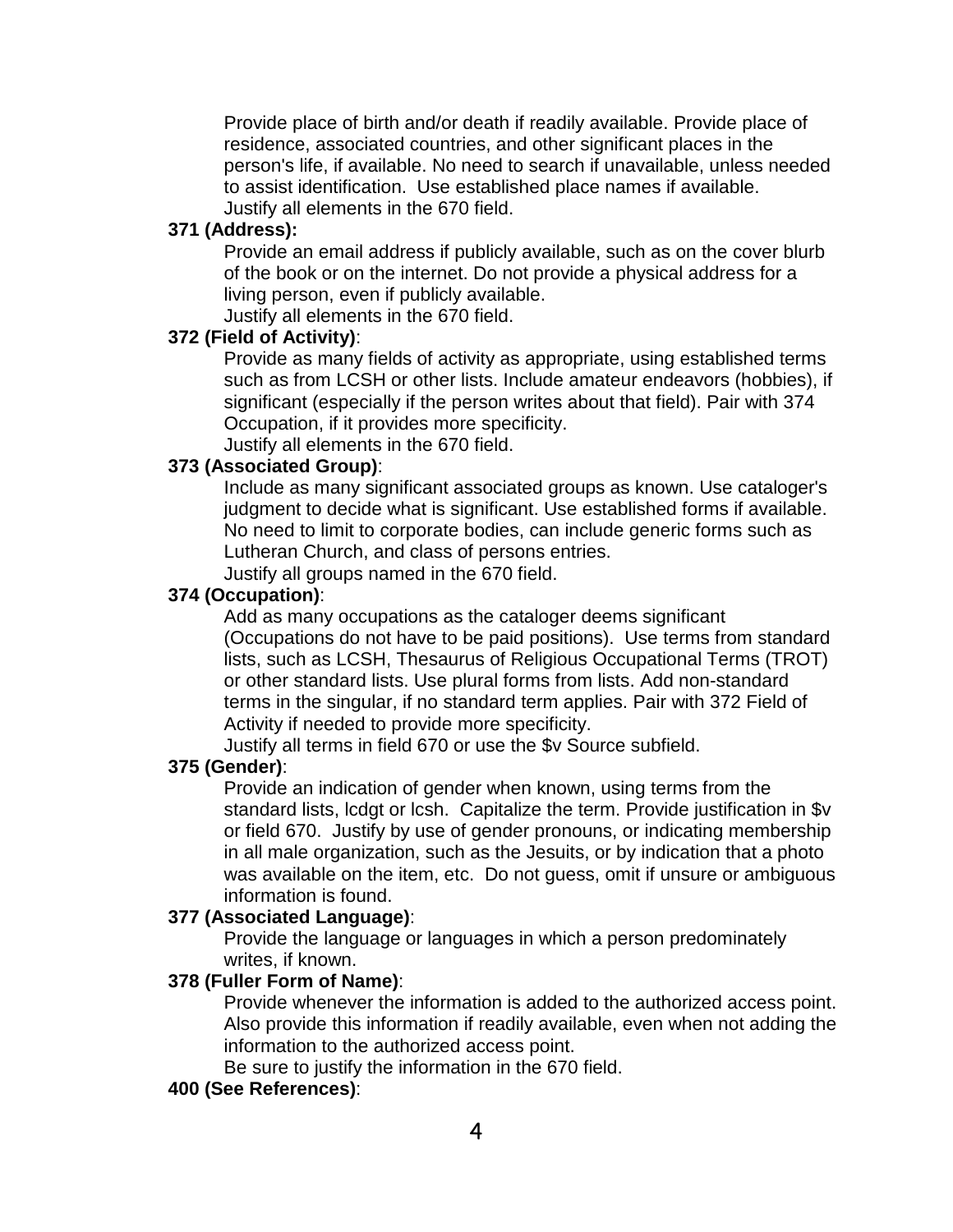Provide at least all references from alternate entry points and from alternate names. Always add a reference from a former established form of the heading, adding \$w nne or \$w nnea. Add any other reference deemed useful to catalog users.

Justify references in field 670

## **5XX (See also Reference)**

Follow LC guidelines for creating links between pseudonyms found at [http://www.loc.gov/catdir/cpso/pseud.pdf.](http://www.loc.gov/catdir/cpso/pseud.pdf) Use fields 663 as detailed there. Use an appropriate \$i and \$w "r" when recording pseudonymous relationships between two persons. Also use \$i and \$w "r" when providing a reference to another person, family or corporate body. Consider adding a 510 reference for an employee's employer (reciprocal 500 on corporate record not required), or a 510 for a corporate body a person founded. Use judgment about whether a reciprocal 5XX is required. Always add or update all reciprocal references. Only use relationships noted in Appendix K. Propose any new relationships needed.

Justify all references in field 670.

## **663 (Note used for multiple pseudonyms)**

See<http://www.loc.gov/catdir/cpso/pseud.pdf> for instructions about when to use this field.

# **670 (Source Data Found)**

Use to record information required to justify elements detailed in other fields.

## **672 (Title related to the entity)**

Use to record a title of a work not expected to be written by the person being established. For example, a book on fly fishing written by a Reformation Historian. Use sparsely until PCC publishes guidelines for use. Also, use this field for a work which required research to connect to the author, especially if an email or phone call was necessary to confirm. Not to be used to build a bibliography of an author's works. Use 2nd indicator 0-9 for non-filing characters. Add \$b subtitle and \$f date.

## **673 (Title not related to the entity)**

Use to record a title of a work not related to the person being established. Use sparsely until PCC guidelines are announced. Use for titles for which research had to be done to determine that the title was not written by the person being established. Use 0-9 for non-filing characters. Add \$b subtitle and \$f date.

# **675 (Source Data Not Found)**

Use to record information about reference sources consulted which did not yield information, if considered important to note.

#### **678 (Biographical or Historical Note)**:

Provide a user-friendly biographical note if available or considered useful to patrons. This note can be especially useful when there are several persons with the same name, identified by middle names or dates, which a patron might not know. Providing a user friendly note detailing the person's occupation or field of activity, or affiliated groups might help with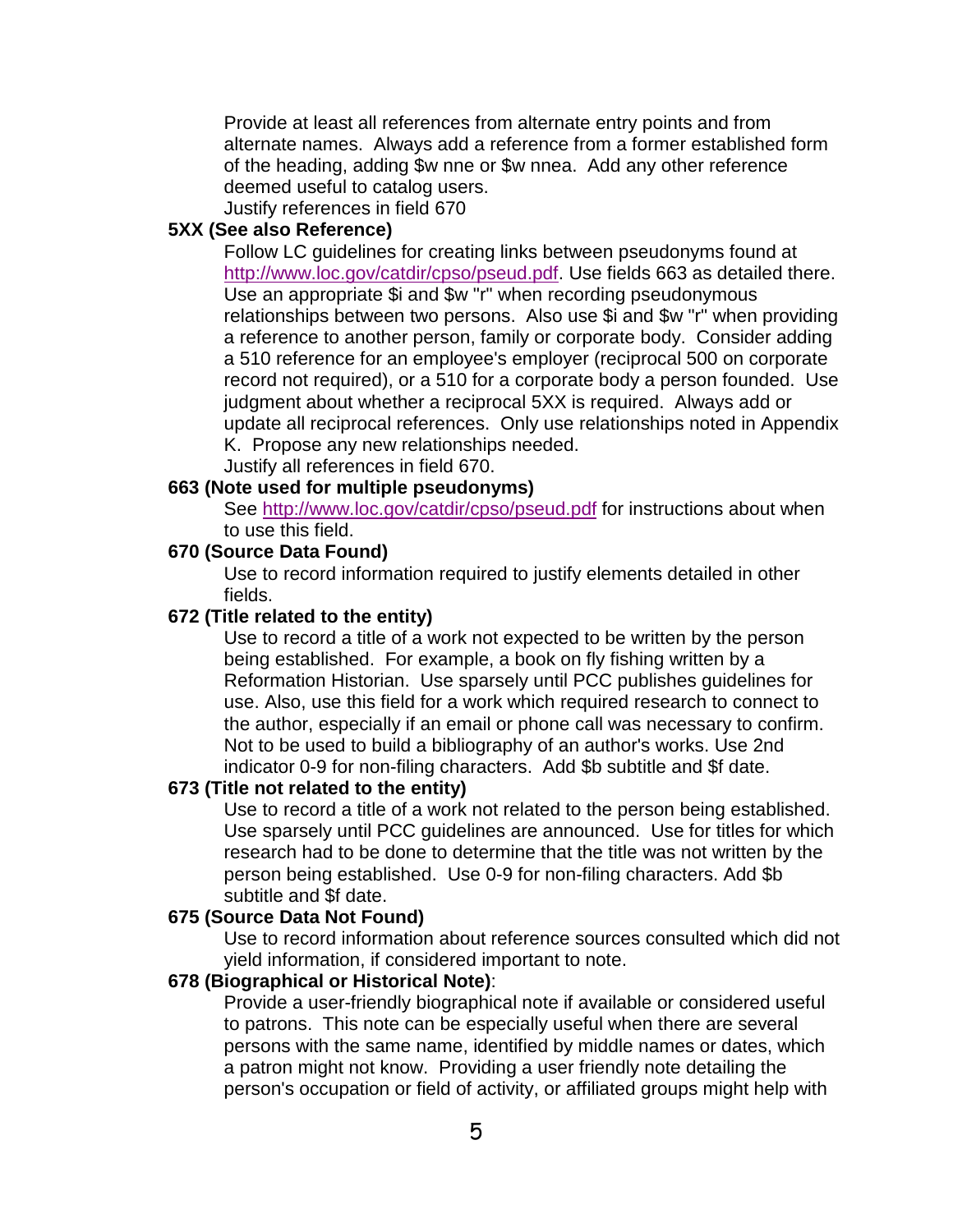immediate identification. Use 1st indicator 0 for a note on a personal name record. Justify data in the 670 field or add source in \$v. PCC encourages the use of this field.

# **Corporate/Conference Names**

# **046 (Coded Dates):**

Always add dates representing creation and death or name change. Dates are very helpful when an earlier or later name reference is present. Once it is approved, consider adding activity dates when beginning and ending dates are unavailable, especially for name changes. Use edtf format except for centuries.

**Conferences:**, add dates of the conference. Include months and days if available. If only year available, code in both **\$s** and **\$t**. use edtf format.

Justify all dates in field 670.

# **368 (Other Attributes of Corporate Body):**

**\$a** Always add Type of corporate body when possible. Use an appropriate term in LCSH. Add an uncontrolled term if no controlled term is available.

**\$c** Add appropriate other attributes. For a conference, add the number of the conference if there is one. Prefer to give denominational affiliation in 373, even in general form, such as Baptists.

Justify all terms in field 670.

# **370 (Associated Place):**

**\$c** Add country if appropriate

**\$e** Always add headquarters, if known.

**\$f** Add significant additional places.

**Conferences**: add location of the conference in **\$e** and additional places in **\$f**. Add country of conference in **\$c**.

Justify all places in 670 field.

# **371 (Address):**

Add address of a corporate body if readily available. Justify in field 670.

# **372 (Field of activity):**

Include areas of activity in which the corporate body or conference engages. Use established terms, if possible. Be sure to justify terms in the 670 field.

# **373 (Associated Group):**

Include parent body if corporate body is subordinate, or related. For a conference, include sponsoring bodies. Thus, local churches belonging to a specific denomination could have the denominational affiliation noted. Okay to use generic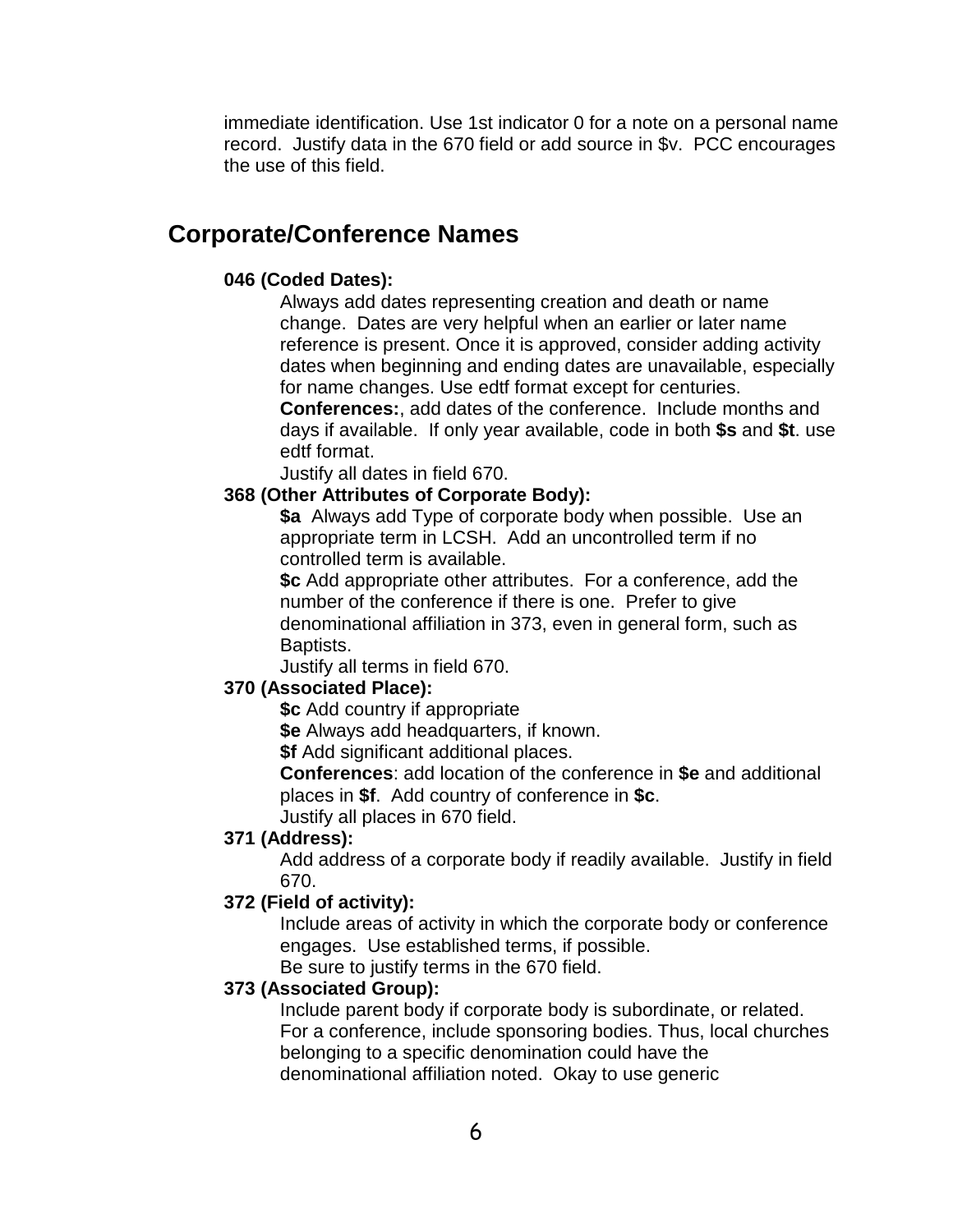denominational form, such as Lutheran Church, if specific branch is not known. Prefer to give here rather than 368 \$c. Justify terms in the 670 field.

# **377 (Associated Language):**

Note the major languages in which the corporate body publishes or communicates, if known.

Justify the languages in the 670 field.

# **410/411 (Variant Access Points):**

Establish any Parent body used as part of reference to a subordinate body. Make references relating to the subordinate body only. Make references for the parent body only on the parent body record. Always make a reference from a former established form and add \$w nne. When referencing a variant form which includes a variant form of the parent body (use sparingly), do so using commas rather than subfield codes (See examples in the DCMZ1, entry for 4XX, See From Tracings). Use cataloger's judgment to decide what variants to reference. Justify in 670 field.

## **510/511 (See Also From Access Points)**

Use \$i and \$w r for relationships between related corporate bodies. Use RDA Appendix K for relationship terms. It is not necessary to make references between earlier and later versions of the same conference when creating a record for an individual instance of a conference. Consider a parent body hierarchical reference or a related body reference when creating a record for a subordinate body entered directly. Consider adding a 500 for a person who founded the corporate body. Always add or update all reciprocal references. It is not necessary to upgrade another corporate nar when adding a 510 reference. Only use relationships noted in Appendix K. Propose any new relationships needed. Justify all references in the 670 field.

**670 (Source Data Found):**

Justify all elements of data placed in other fields in the record.

## **672 (Title Related to Entity):**

Use sparingly until PCC issues guidelines.

## **673 (Title Not Related to Entity):**

Use sparingly until PCC issues guidelines.

## **675 (Source Data Not Found):**

Use to record reference works in which one would expect to find information, but none was found. Use judgment when deciding to include sources.

## **678 (Biographical or Historical Note):**

Code with indicator 1 for corporate bodies and conferences. Supply a note on the history of a corporate body, in concise but complete sentences, suitable for display to the public, whenever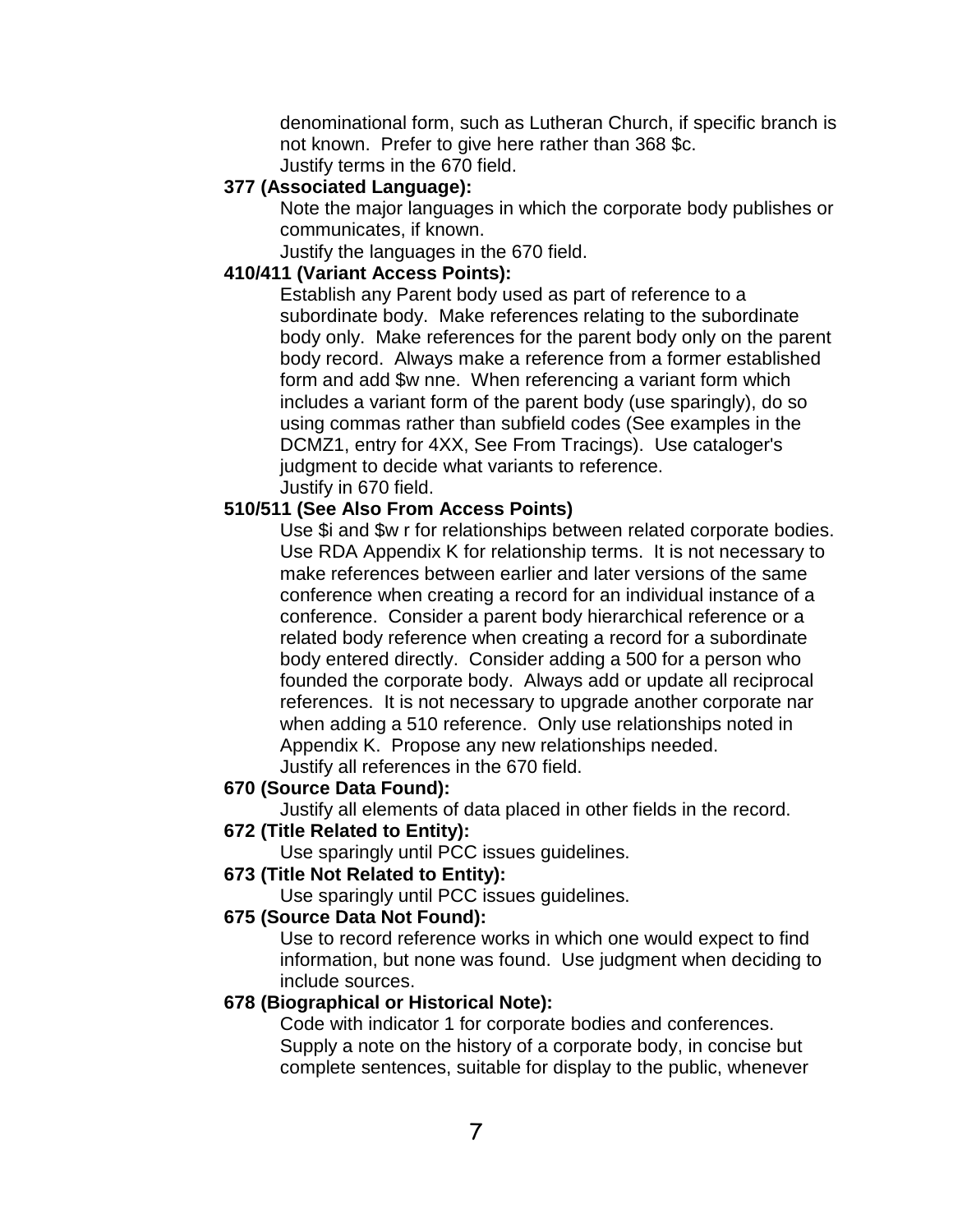information of value to patrons is available. PCC encourages the use of this field.

Justify in 670 or by use of \$v.

# **Geographic Names:**

# **034 (Coded Cartographic Mathematical Data)**

Provide if appropriate (See DCM Z1 for specifications)

# **046 (Special Coded Dates):**

Record dates if appropriate, as in the case of a name change. Use edtf format except for centuries.

Justify all dates in field 670.

# **368 (Other Attributes):**

**\$b:** Always include a type of jurisdiction, even if it is part of the authorized access point. Use established terms, if possible. Justify type of jurisdiction in field 670.

# **370 (Associated Place):**

**\$c:** Always add the country.

**\$e:** If establishing a city section, add the city name.

Justify all places in field 670.

# **4XX (See From Tracings):**

Add appropriate variants.

Justify all variants in field 670.

# **5XX (See Also From Tracings):**

Add appropriate related entries. Always add or update all reciprocal references.

Justify in field 670.

# **670 (Source Data Found):**

Include coordinate data, as well as justifying all info entered in other fields. Always search the appropriate national geographic database (list found in LC/PCC policy statements). Justify in field 670.

**781 (Subdivision Heading Linking Entry -- Geographic Subdivision)** Add for every subordinate place which may appropriately be used as a subject added entry. Do not use on a record for a city section or other place which cannot be used as a indirect subdivision in a subject entry. Include indicator 0.

# **Preferred Titles:**

Create differentiated expression records in all cases.

# **046 (Special Coded Dates):**

Include dates for a work or an expression if available and record is to be limited to one edition. If creating an undifferentiated record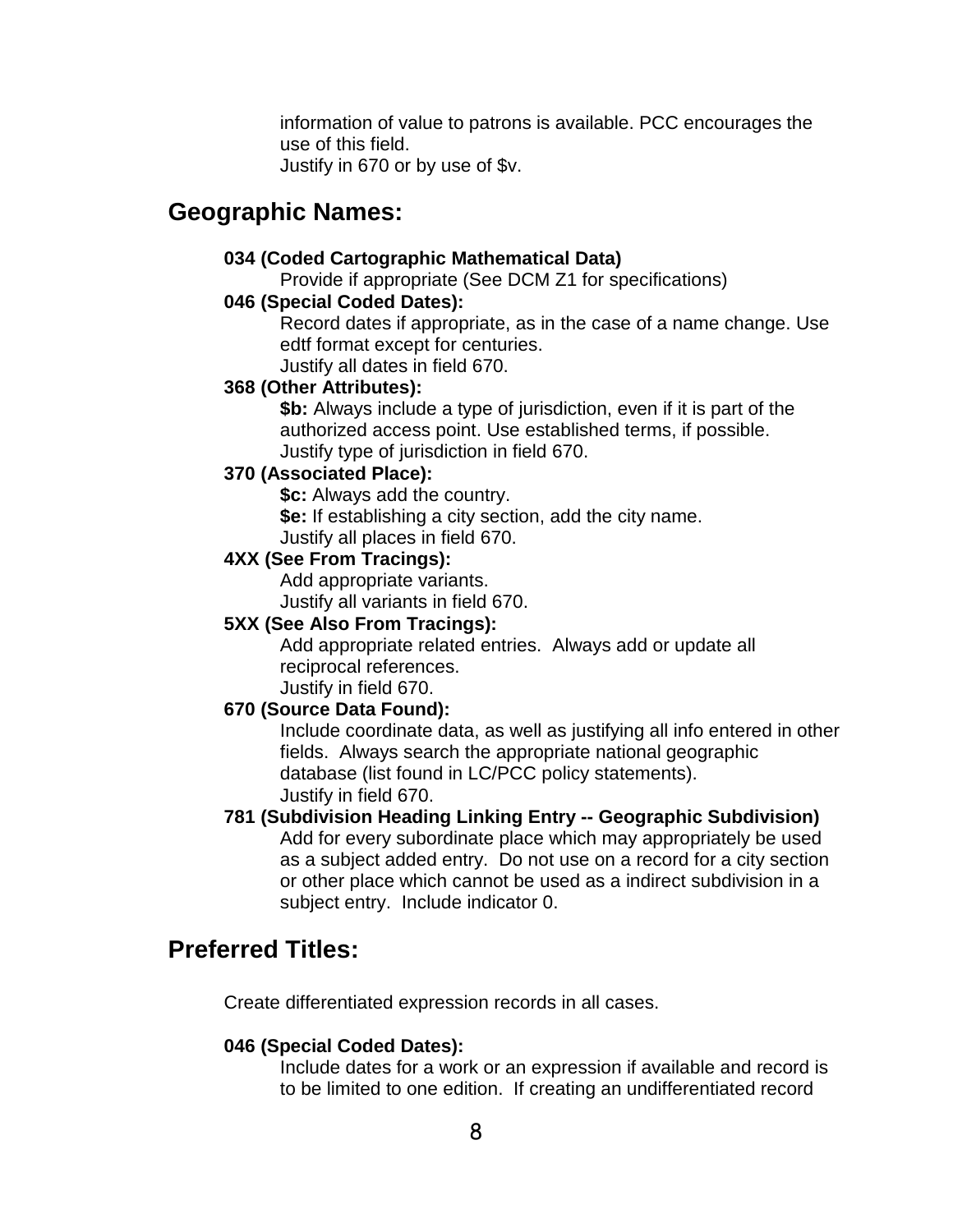for an expression, omit the creation date. Always provide if used in the 1XX. Use edtf format.

Justify all dates in field 670.

## **336 (Content Type):**

Do not supply until PCC issues recommendations.

# **370 (Associated Place):**

Indicate place of origin of the work in \$g, if known. Justify in field 670.

# **377 (Associated language):**

Always indicate the language for the expression, if determinable. **Note:** Do not add language to work records.

Justify in field 670.

# **380 (Form of Work):**

Always indicate the form of the work, if appropriate. Use standard terms from LCSH, genre lists, etc. If using an uncontrolled term, give it in the singular. **Note:** Do not add Form of work to expression records.

Justify in field 670.

## **381 (Other Distinguishing Characteristics):**

For Biblical versions, always supply version, translator, publisher, etc. Supply distinguishing characteristics of expressions, such as translator, publisher, etc.

Justify in field 670.

## **385 (Audience Characteristics)**

Wait for PCC guidelines and code list before using this field.

## **386 (Creator/Contributor Characteristics):**

Wait for PCC guidelines and code list before using this field.

### **4XX (See From References):**

Use cataloger's judgment in supplying references. Justify all references in 670.

#### **5XX (See Also From References):**

Use cataloger's judgment in supplying references. Always add or update all reciprocal references. Use **\$i, \$w r** when referencing author, translator or editor.

Justify all references in 670.

## **670 (Source Data Found):**

Justify all elements in all fields.

# **Family Names**

## **Fixed Fields:**

Set Subj: "n" and Subj use: "b".

#### **046 (Special coded dates):**

Provide beginning and ending dates or active dates whenever possible. Always provide if used in the 1XX. Use edtf format except for centuries.